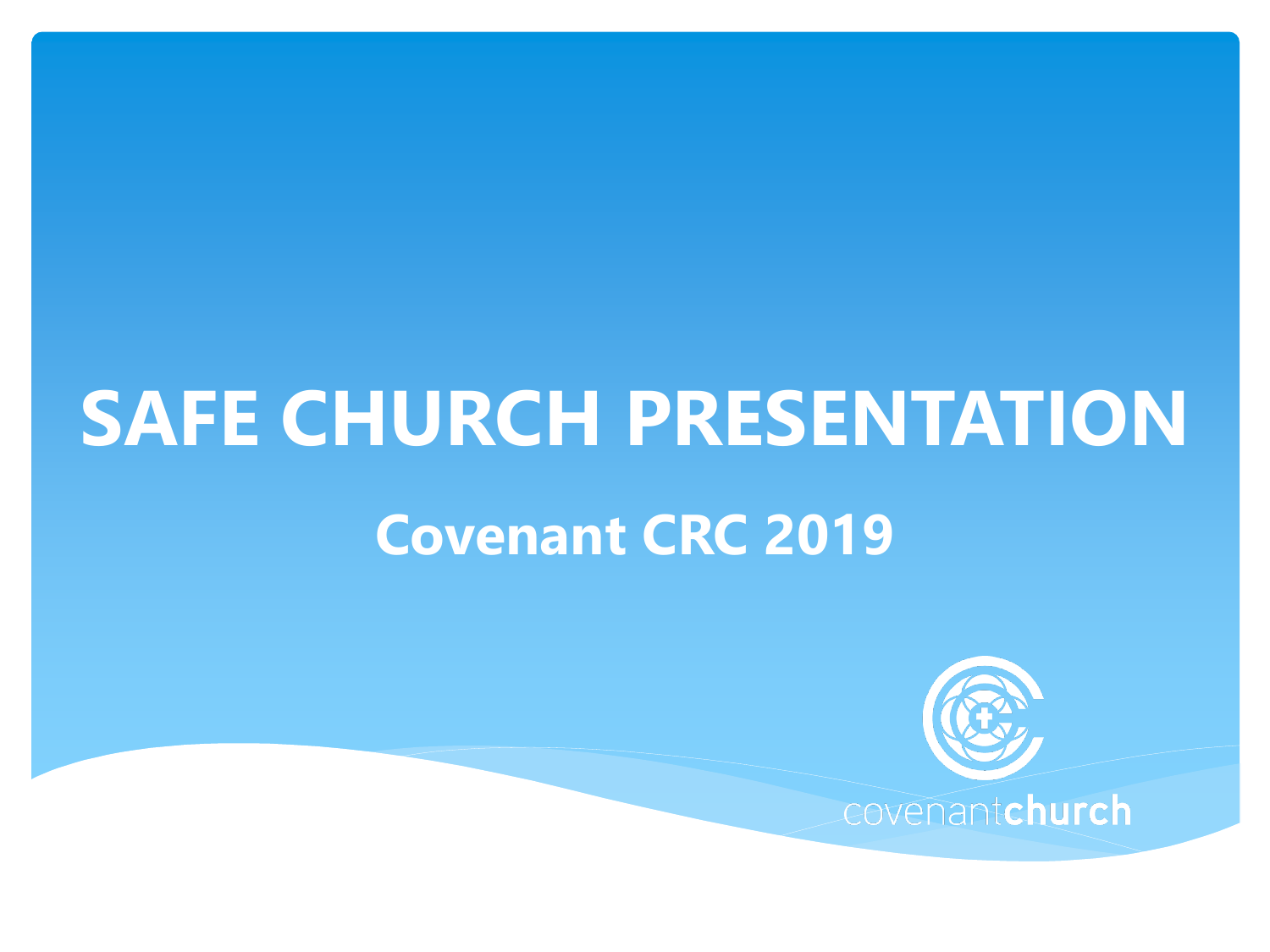## **SAFE CHURCH PRESENTATION**

Please read through the following slides if you are a volunteer at Covenant CRC.

PLEASE NOTE – all volunteers who are helping out with the vulnerable sector (children under 18, the disabled or the elderly will need a vulnerable sector police check. If you have not applied and submitted your original form to Carolyn Schilstra, please let us know this morning.

Once you had read and reviewed all the slides in the presentation, please click on the link at the bottom and declare via email that you have participated in the review.

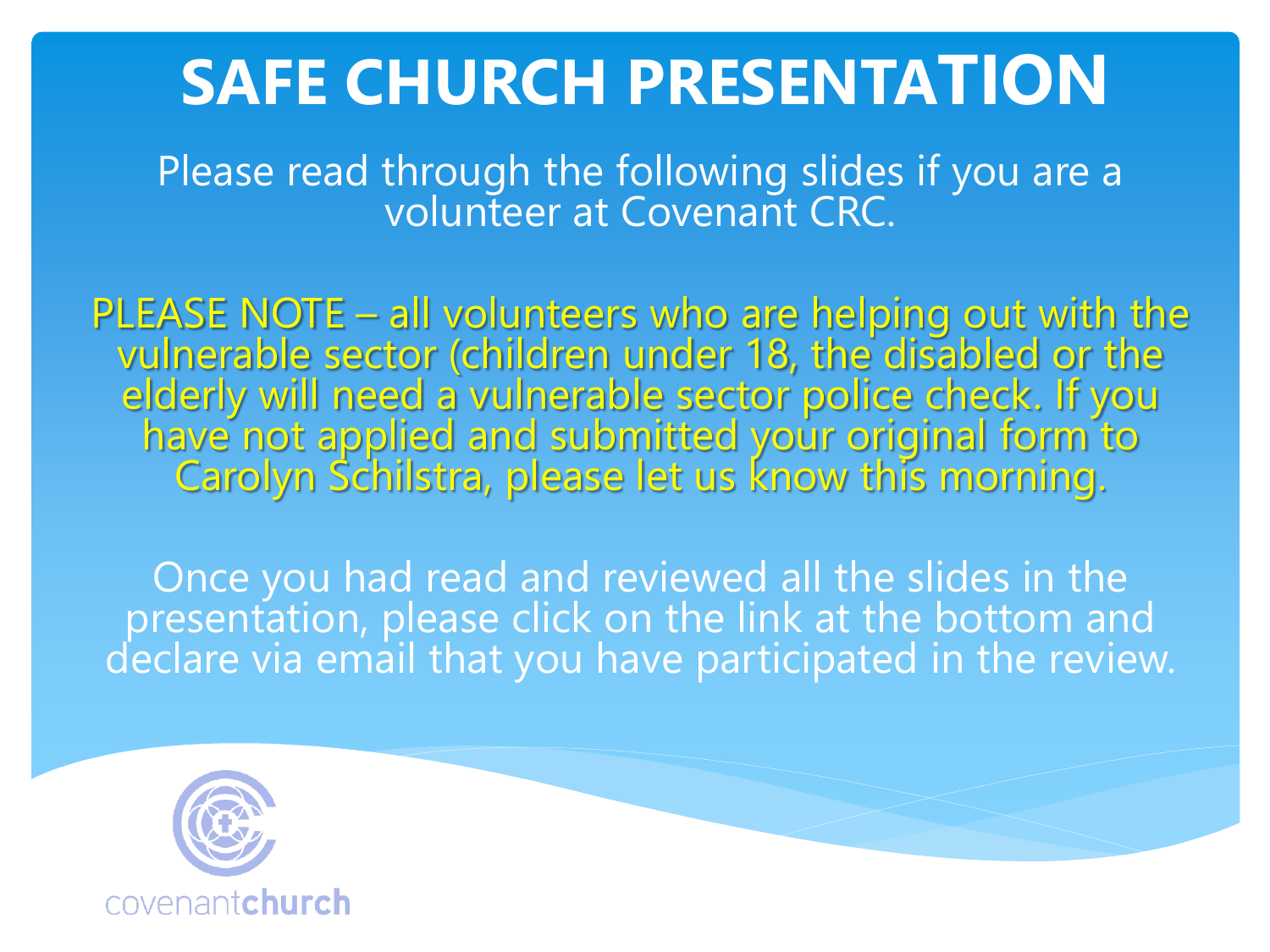## DEFINITIONS OF ABUSE



- **PHYSICAL ABUSE**: non-accidental injury inflicted on another person.
- **NEGLECT**: failure to meet the basic needs of someone dependent on another for care.
- **SEXUAL ABUSE**: any experience forced on one person by another which may or may not involve physical contact.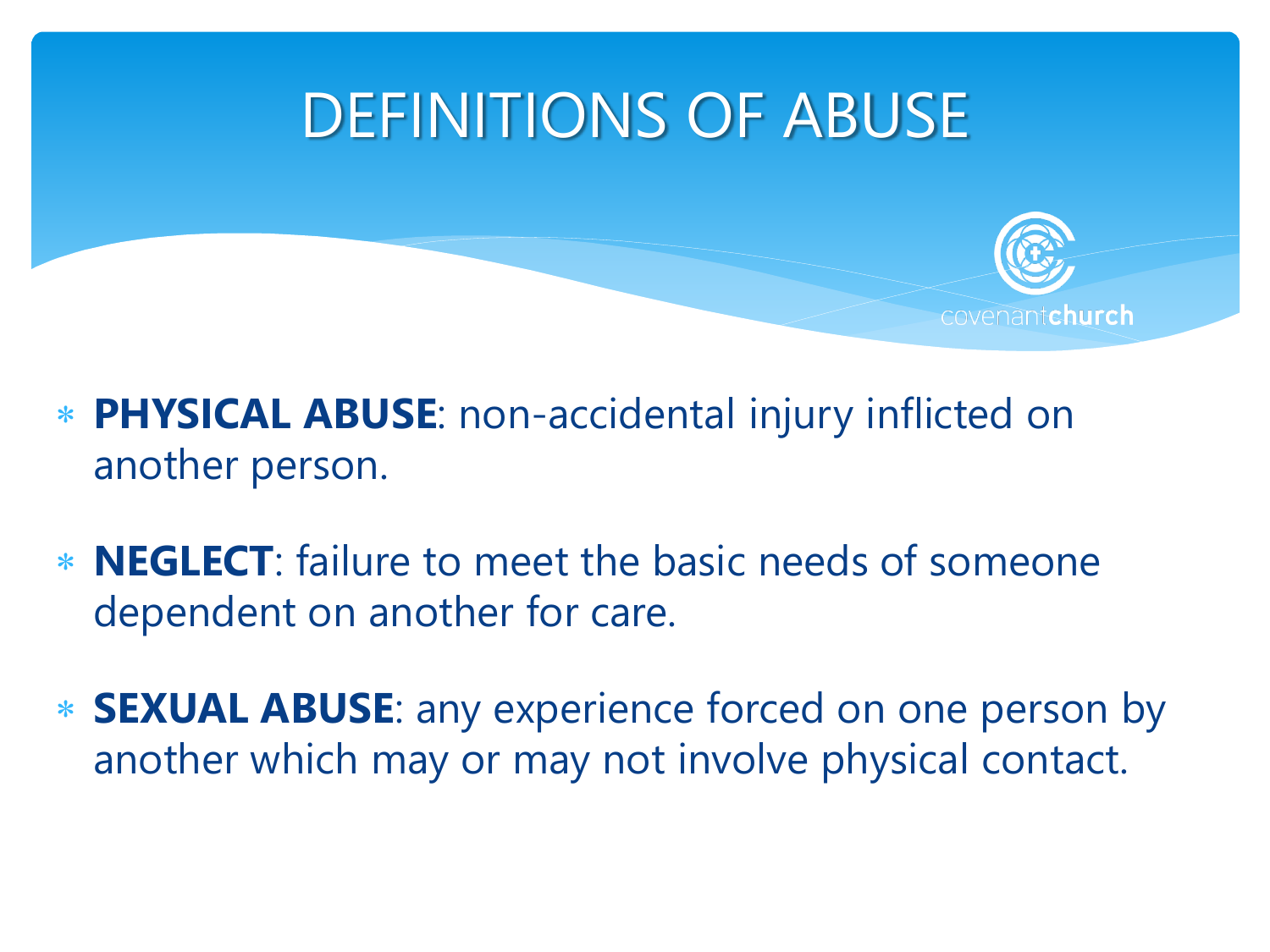## DEFINITIONS OF ABUSE



- **EMOTIONAL ABUSE**: any attempt to control another person's life.
- **HARASSMENT**: any interaction with a person that makes them feel attacked, demeaned, intimidated or manipulated.
- **SPIRITUAL ABUSE**: the exploitation, coercion, or control of a person by a leader with spiritual authority.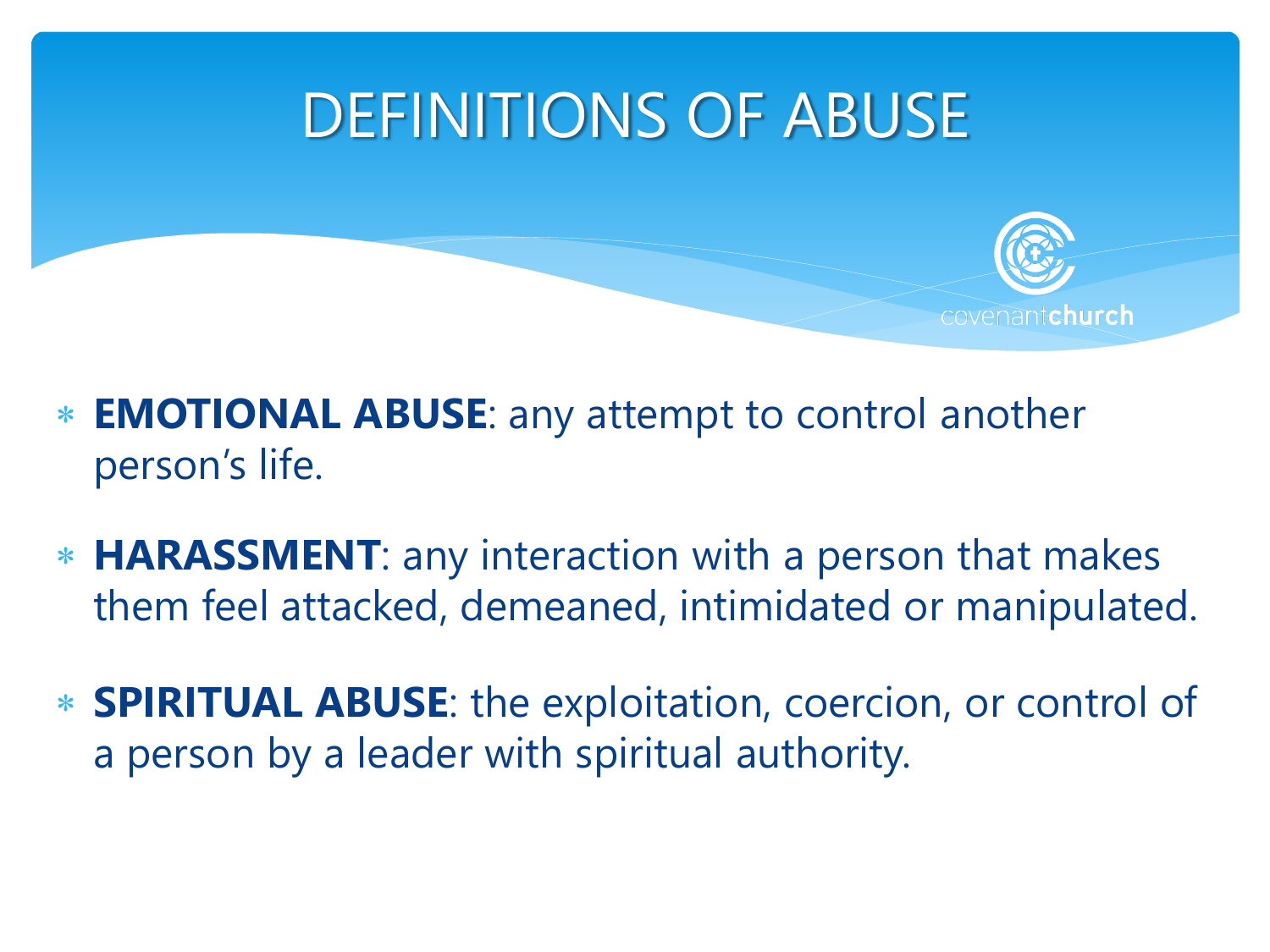## REPORTING ABUSE



- abuse of a **child** under the age of sixteen must be reported to Family and Children's Services.
- abuse of an **adult** will be reported to the Pastor who will inform the Chair of Council and the Safe Church Team.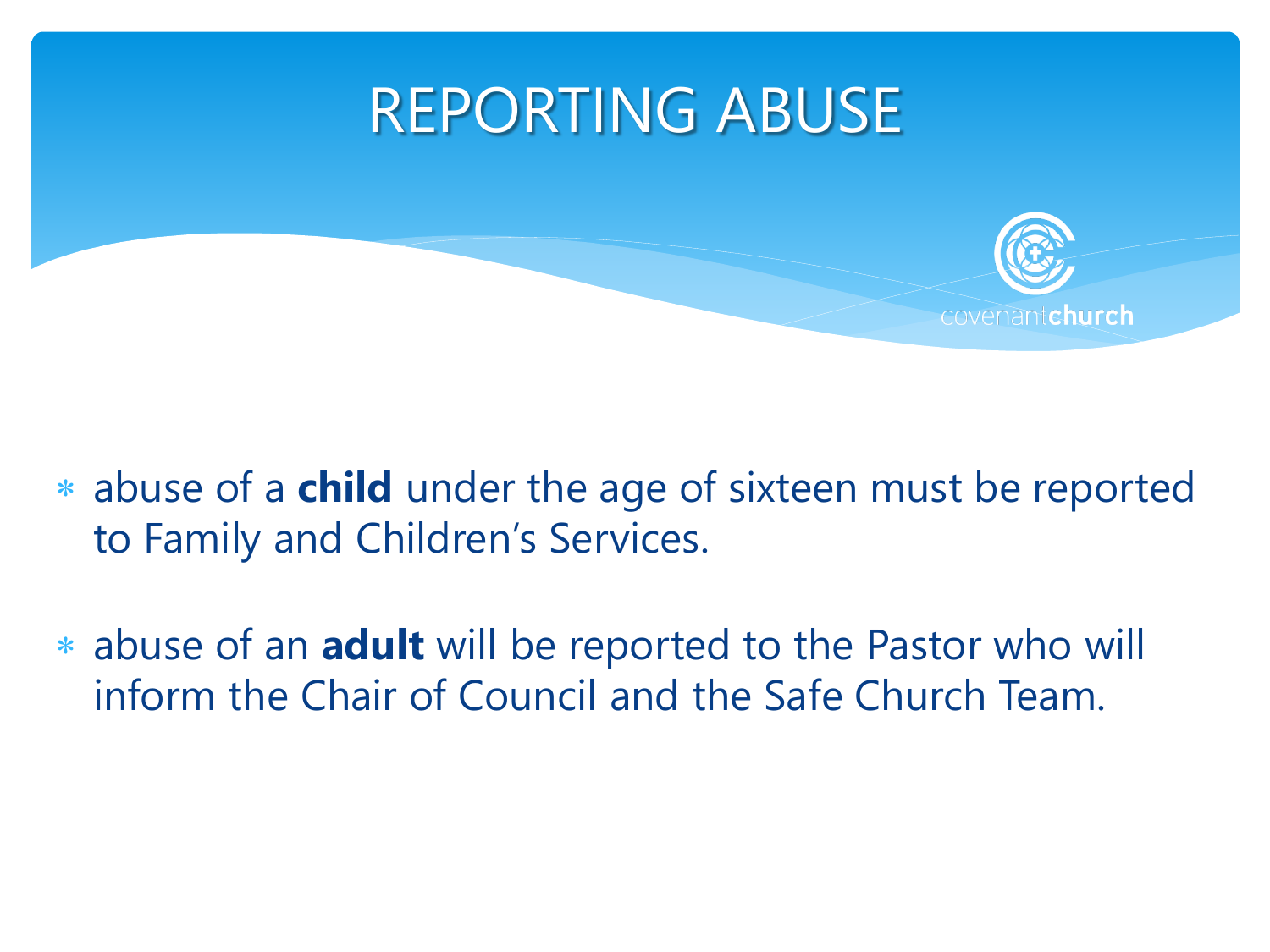## GEMS, CADETS & YOUTH



- those working with children & youth will use positive techniques of guidance, such as redirection, positive reinforcement and encouragement rather than competition, and criticism.
- they will have age-appropriate expectations and establish an environment that minimizes the need for discipline.
- they will refrain from any behavior that could be considered abusive.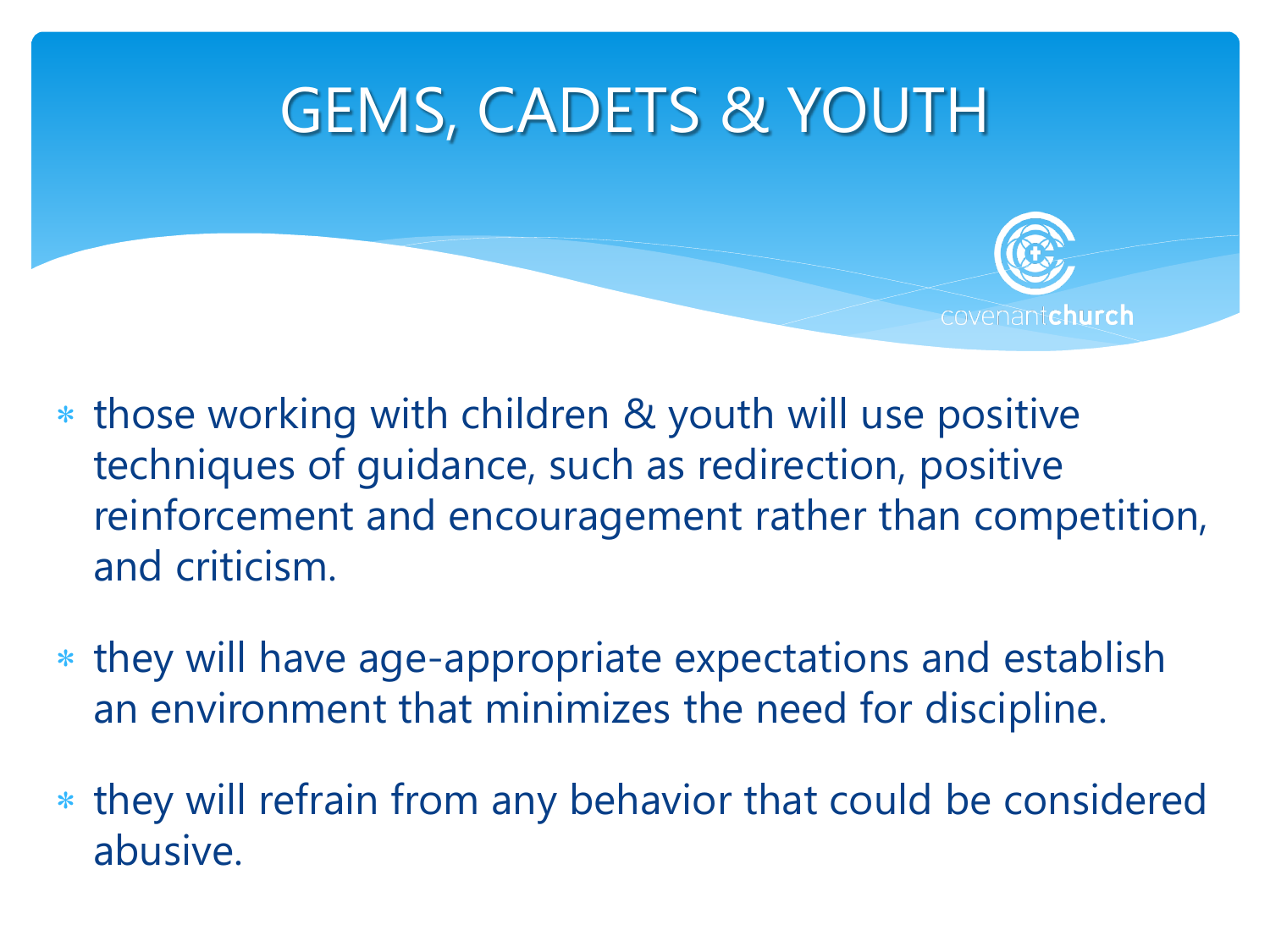## GEMS, CADETS & YOUTH



- they will make sure that the children and youth in their care are always supervised.
- they will not use, possess or be under the influence of alcohol or drugs while working with children or youth.
- they will monitor bathrooms at all times.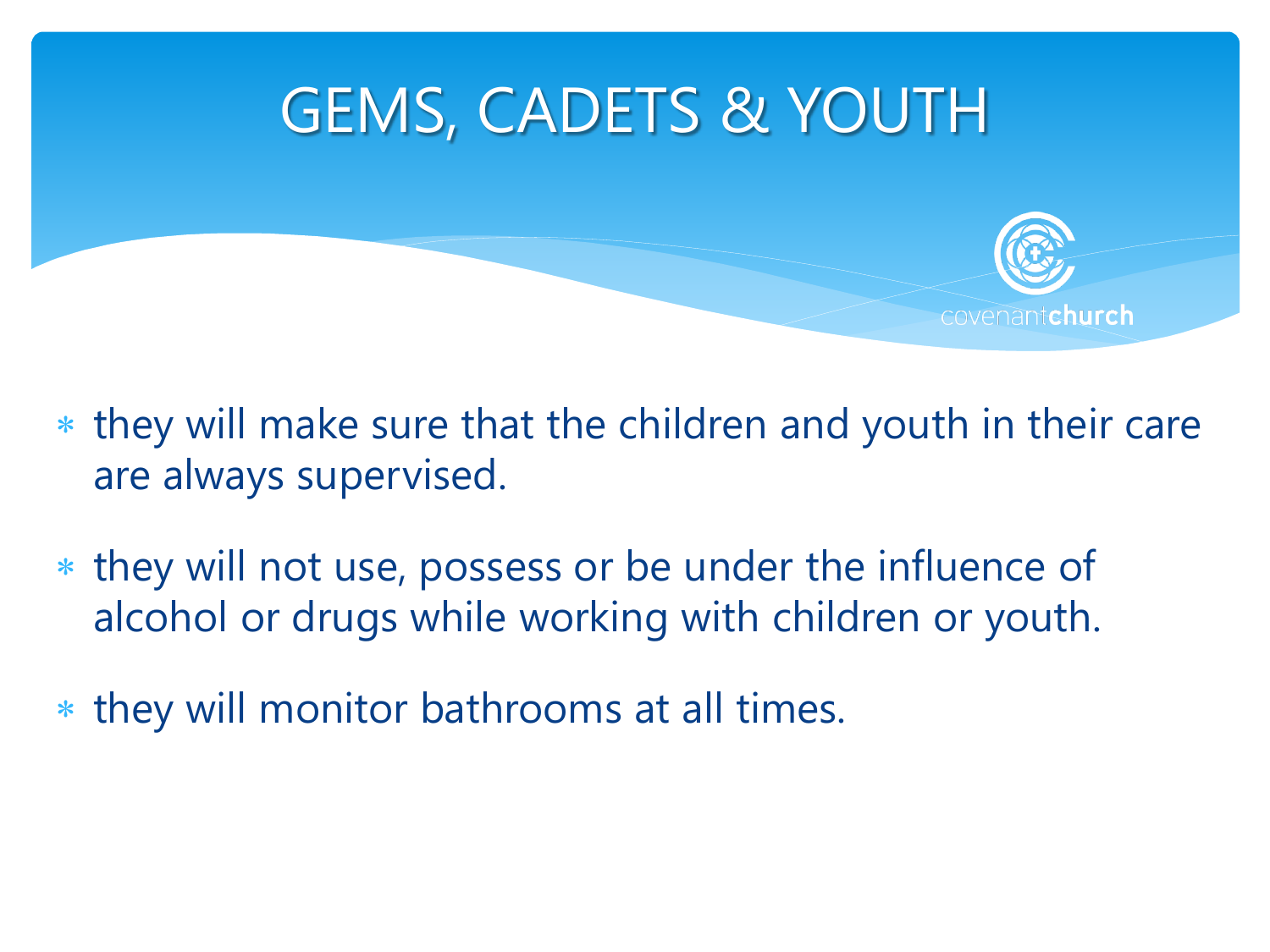

covenantchurch

- any one-on-one meetings must be pre-arranged with the consent of the leaders and the parents.
- when transporting children or youth there will always be two adults or other people in the vehicle.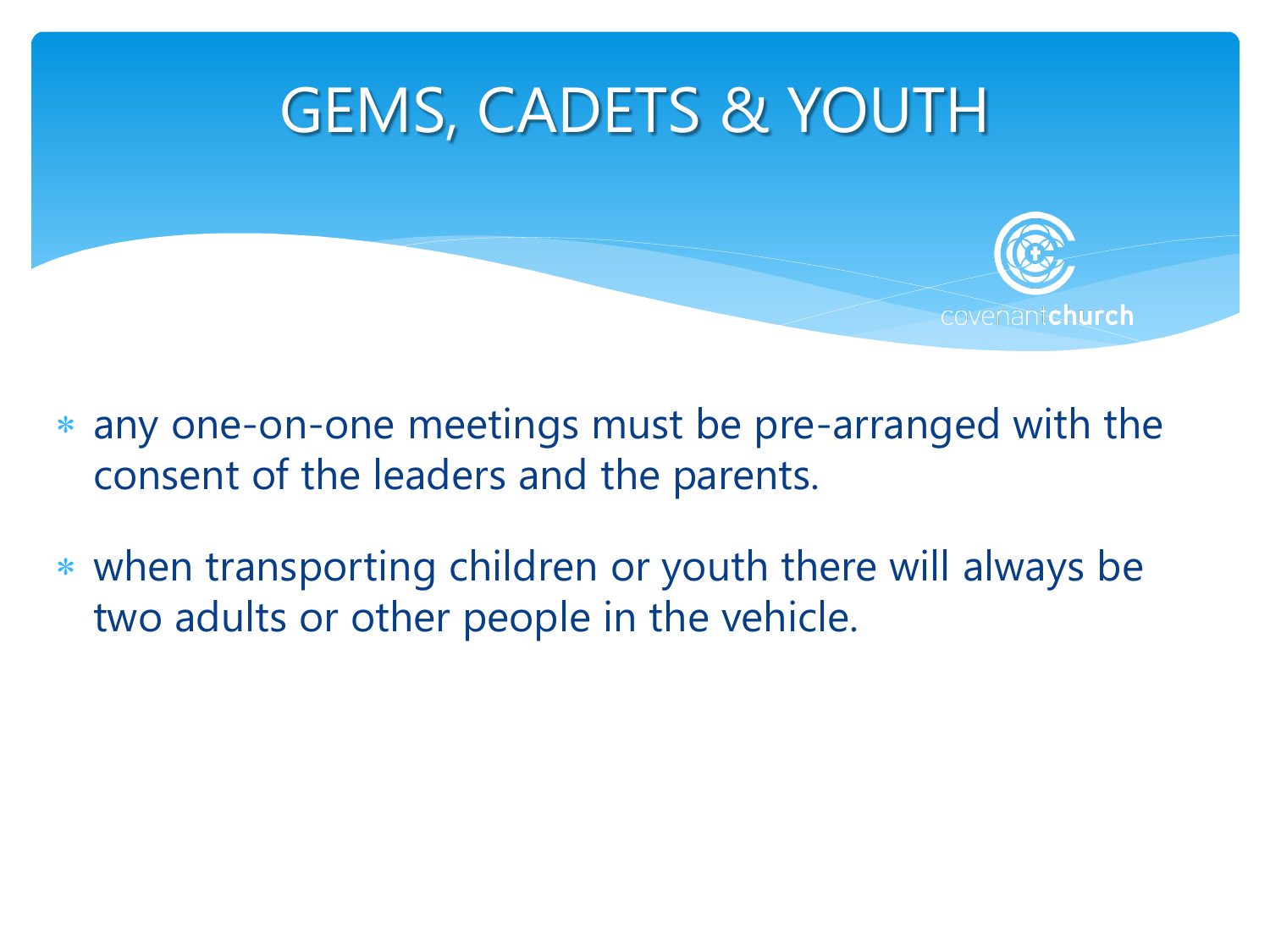## CHILDREN'S WORSHIP



 all children in Children's Worship (CW) should be toileted before CW starts. If a child needs to go to the toilet during CW, a parent will be notified and will need to come to take their child to the toilet. Children over the age of 6 can go to the toilet on their own.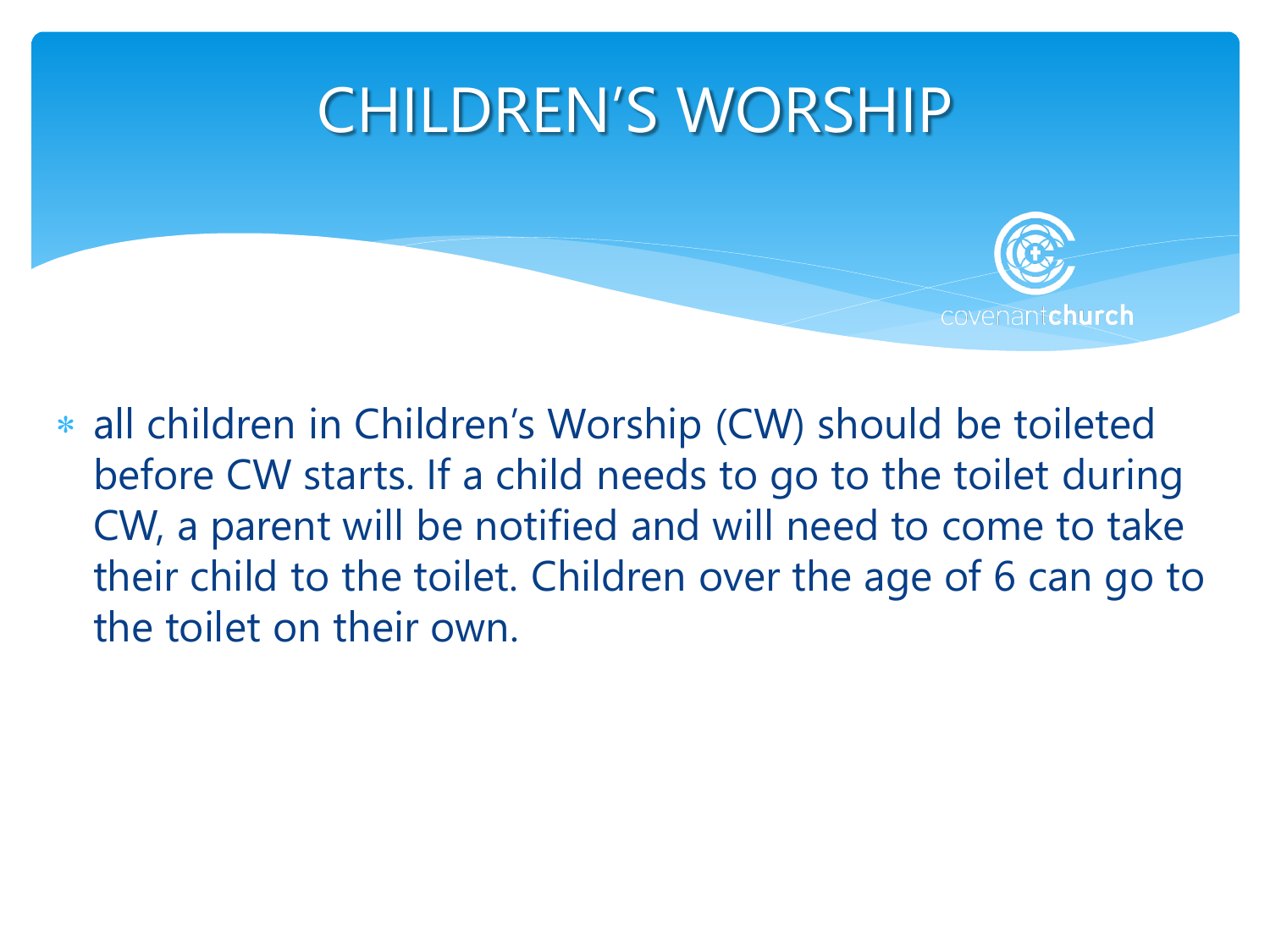## NURSERY VOLUNTEERS

- covenantchurch
- only assigned nursery attendants are to be in the nursery.
- no married couples or parent/child volunteers will be scheduled at the same time, in the same room.
- only parents or designated care-givers can sign a child in/out of the nursery.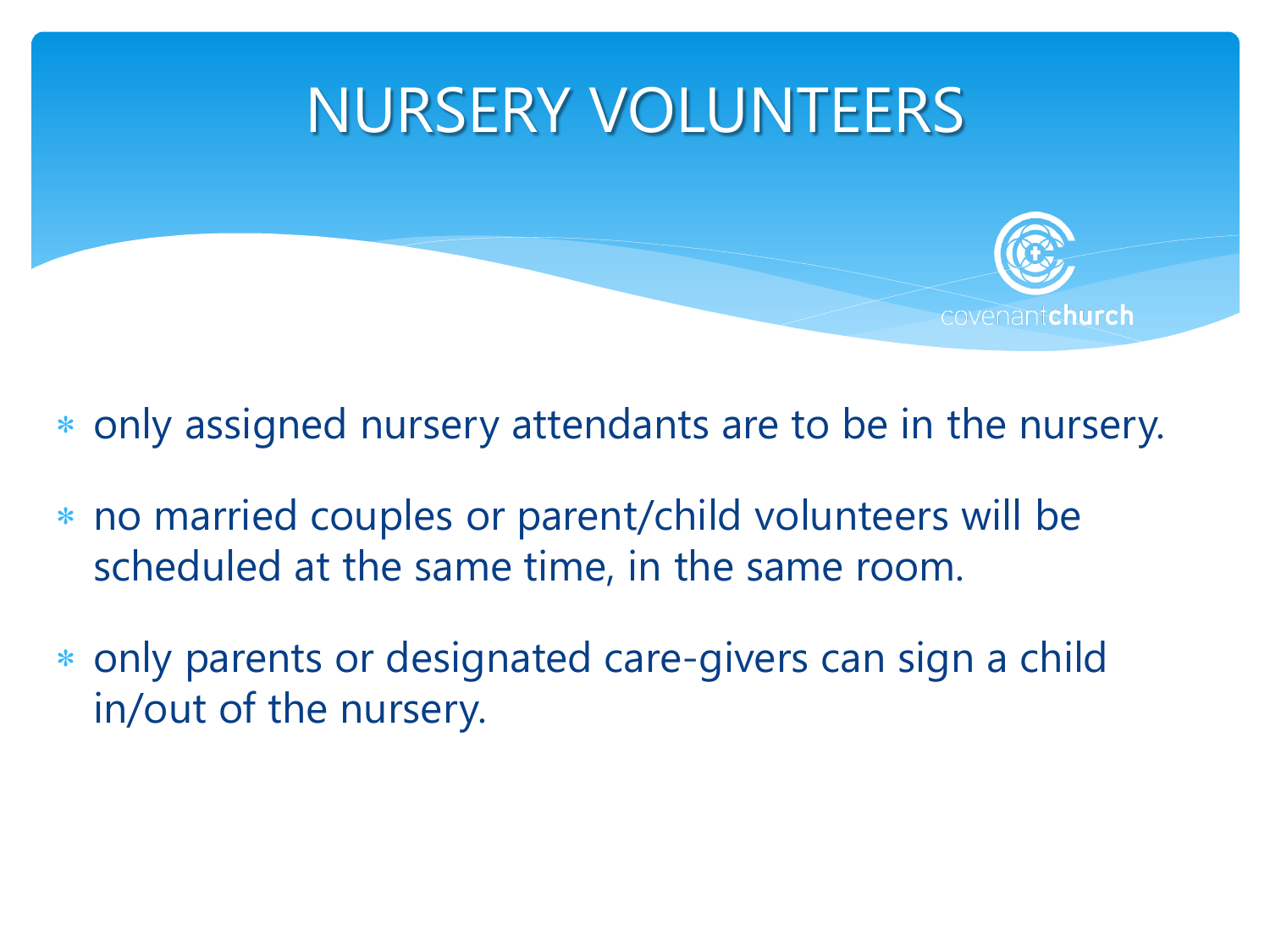## FRIENDSHIP GROUP

- covenantchurch
- volunteers are not to help with the personal care of the participants.
- volunteers are not expected to transport the participants and to and from the meetings.
- volunteers are not expected to deal with any behavioral issues.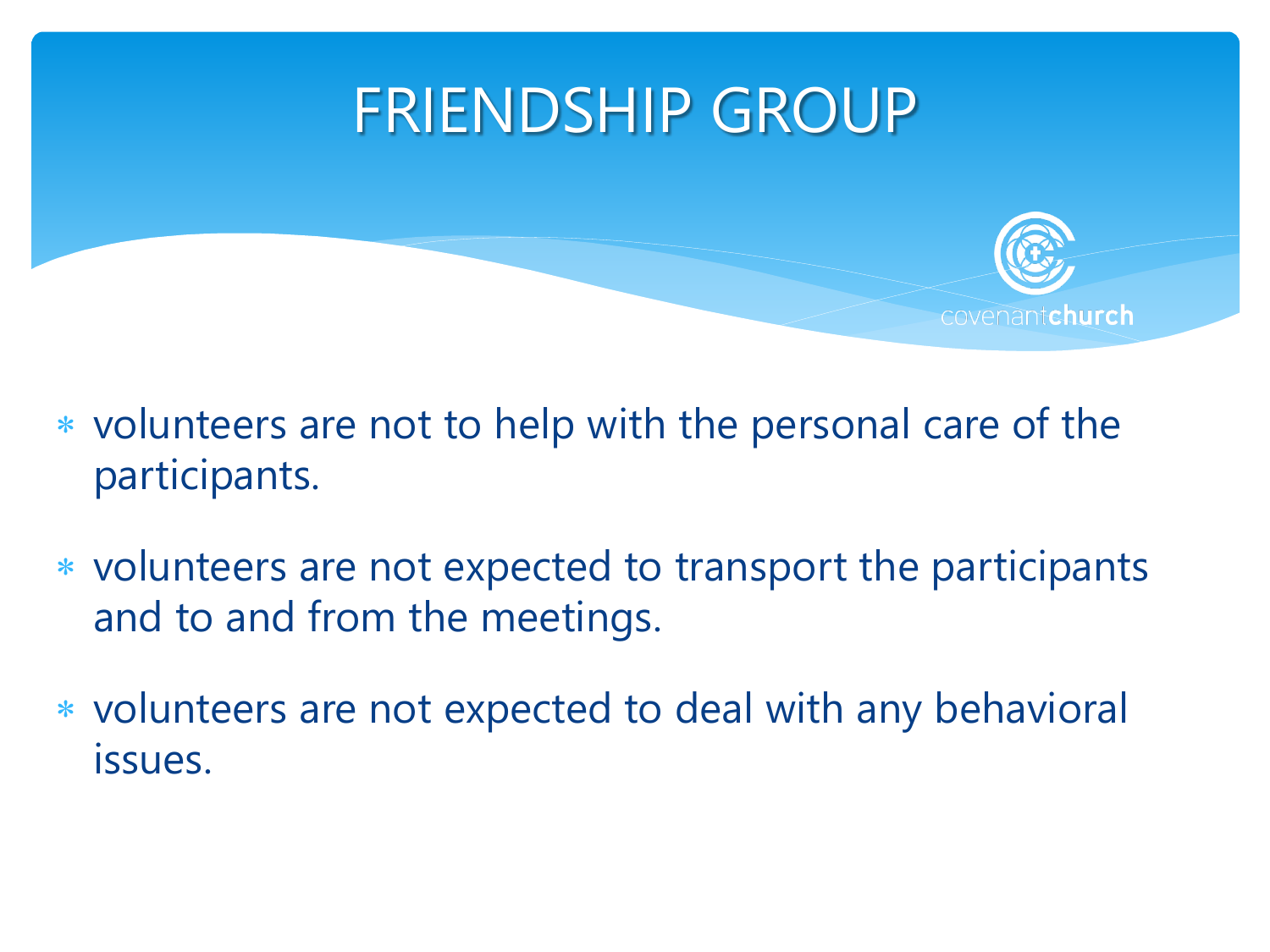

- try to meet in public places if possible or ensure that a third person is present at any visits or meetings.
- all pastoral ministry workers need to report all pastoral visits to their respective co-ordinating bodies.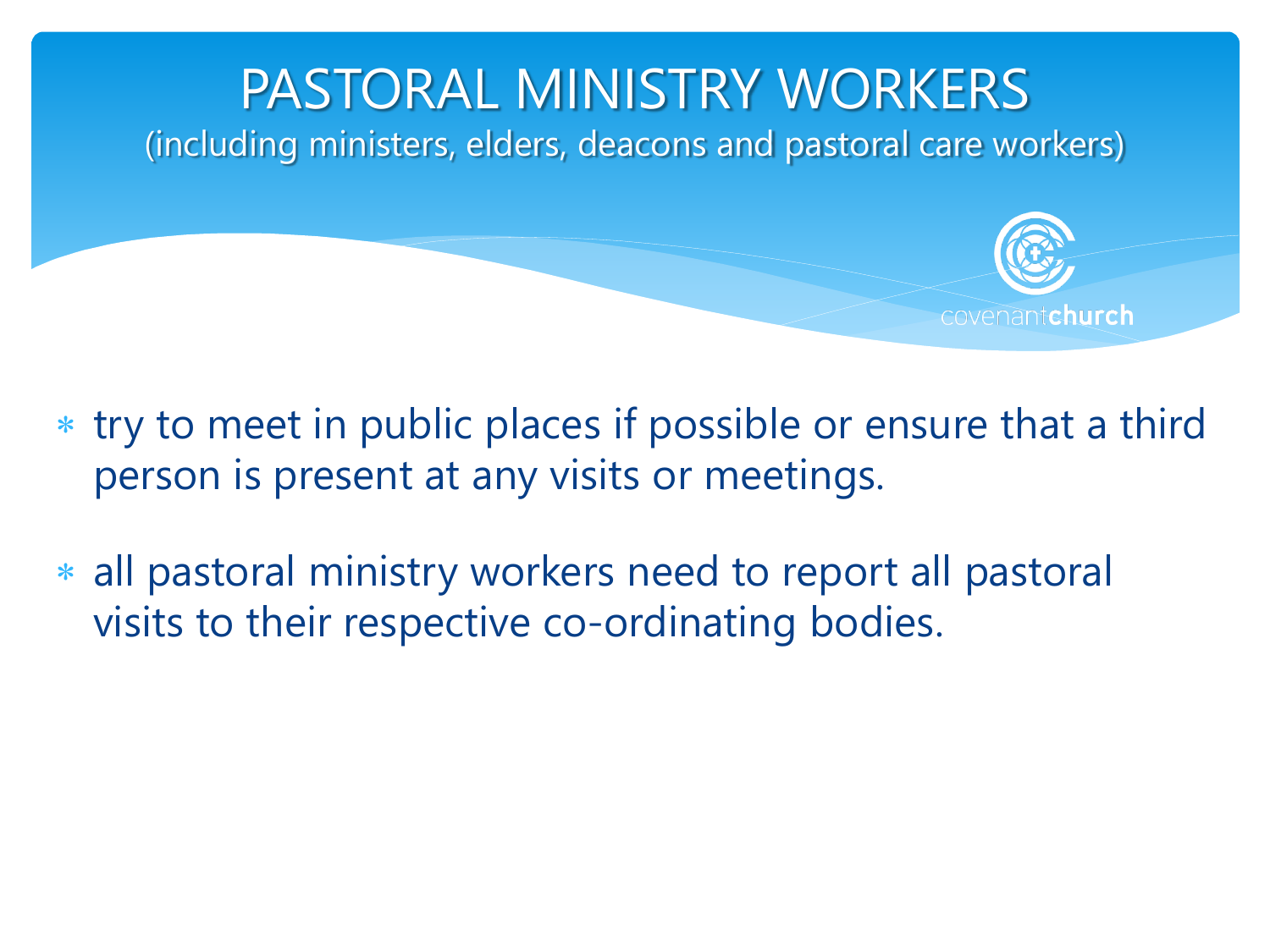#### Forms to be signed



Thank you for reviewing the slides. You may also take the time to read through the actual safe church policy also found on this page on the website. Now that you are done, please click on the link below to send an email to the office that you have participated.

Thank you!!